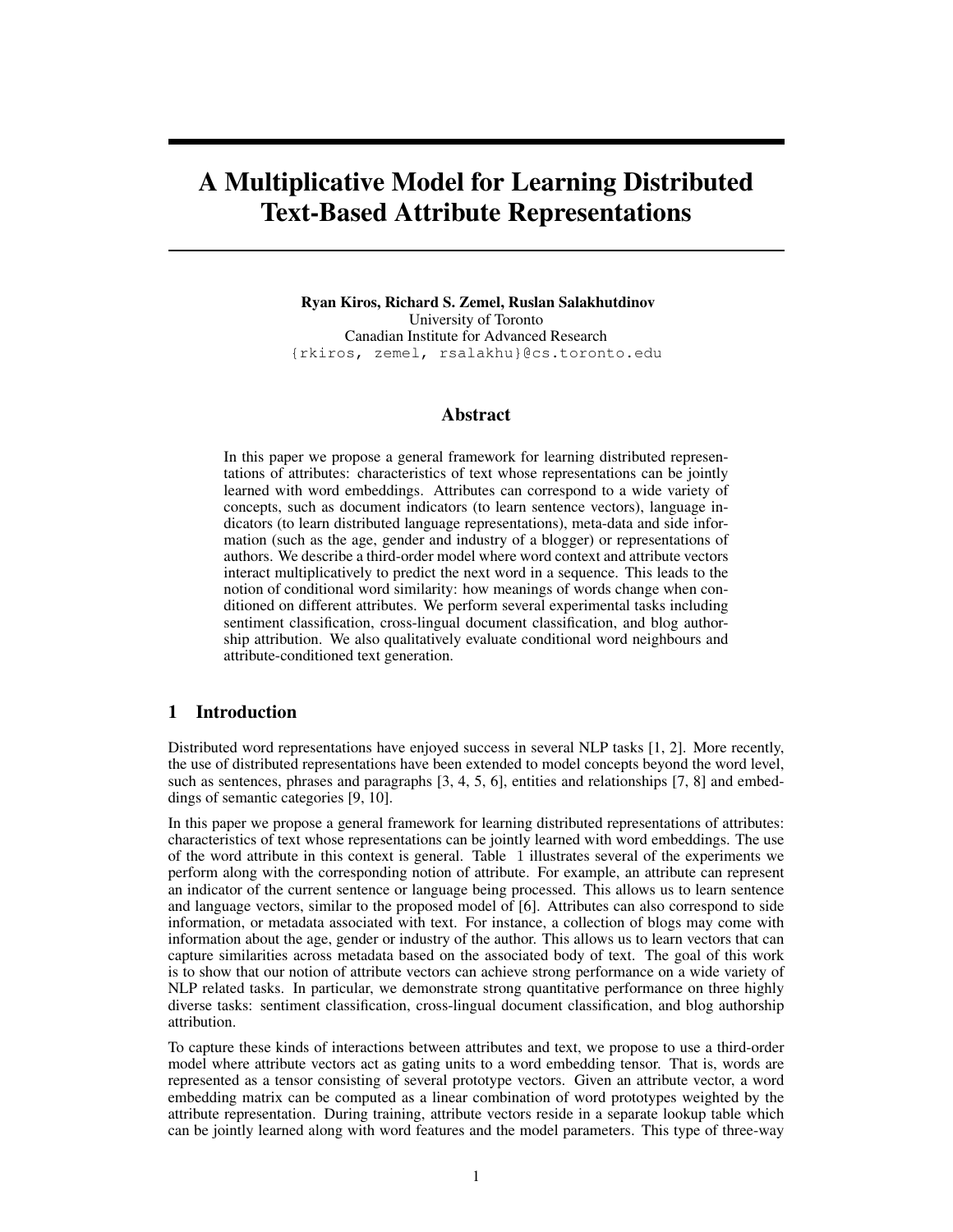| $\ldots$                           |                         |                            |  |  |  |
|------------------------------------|-------------------------|----------------------------|--|--|--|
| Task                               | <b>Dataset</b>          | <b>Attribute type</b>      |  |  |  |
| Sentiment Classification           | Sentiment Treebank      | Sentence Vector            |  |  |  |
| Cross-Lingual Classification       | RCV1/RCV2               | Language Vector            |  |  |  |
| <b>Authorship Attribution</b>      | <b>Blog Corpus</b>      | Author Metadata            |  |  |  |
| <b>Conditional Text Generation</b> | <b>Gutenberg Corpus</b> | <b>Book Vector</b>         |  |  |  |
| <b>Structured Text Generation</b>  | <b>Gutenberg Corpus</b> | Part of Speech Tags        |  |  |  |
| Conditional Word Similarity        | Blogs & Europarl        | Author Metadata / Language |  |  |  |

Table 1: Summary of tasks and attribute types used in our experiments. The first three are quantitative while the second three are qualitative.

interaction can be embedded into a neural language model, where the three-way interaction consists of the previous context, the attribute and the score (or distribution) of the next word after the context.

Using a word embedding tensor gives rise to the notion of conditional word similarity. More specifically, the neighbours of word embeddings can change depending on which attribute is being conditioned on. For example, the word 'joy' when conditioned on an author with the industry attribute 'religion' appears near 'rapture' and 'god' but near 'delight' and 'comfort' when conditioned on an author with the industry attribute 'science'. Another way of thinking of our model would be the language analogue of [11]. They used a factored conditional restricted Boltzmann machine for modelling motion style defined by real or continuous valued style variables. When our factorization is embedded into a neural language model, it allows us to generate text conditioned on different attributes in the same manner as [11] could generate motions from different styles. As we show in our experiments, if attributes are represented by different books, samples generated from the model learn to capture associated writing styles from the author. Furthermore, we demonstrate a strong performance gain for authorship attribution when conditional word representations are used.

Multiplicative interactions have also been previously incorporated into neural language models. [12] introduced a multiplicative model where images are used for gating word representations. Our framework can be seen as a generalization of [12] and in the context of their work an attribute would correspond to a fixed representation of an image. [13] introduced a multiplicative recurrent neural network for generating text at the character level. In their model, the character at the current timestep is used to gate the network's recurrent matrix. This led to a substantial improvement in the ability to generate text at the character level as opposed to a non-multiplicative recurrent network.

# 2 Methods

In this section we describe the proposed models. We first review the log-bilinear neural language model of [14] as it forms the basis for much of our work. Next, we describe a word embedding tensor and show how it can be factored and introduced into a multiplicative neural language model. This is concluded by detailing how our attribute vectors are learned.

## 2.1 Log-bilinear neural language models

The log-bilinear language model (LBL) [14] is a deterministic model that may be viewed as a feedforward neural network with a single linear hidden layer. Each word  $w$  in the vocabulary is represented as a K-dimensional real-valued vector  $\mathbf{r}_w \in \mathbb{R}^K$ . Let **R** denote the  $V \times K$  matrix of word representation vectors where V is the vocabulary size. Let  $(w_1, \ldots w_{n-1})$  be a tuple of  $n-1$ words where  $n - 1$  is the context size. The LBL model makes a linear prediction of the next word representation as

$$
\hat{\mathbf{r}} = \sum_{i=1}^{n-1} \mathbf{C}^{(i)} \mathbf{r}_{w_i},\tag{1}
$$

where  $\mathbf{C}^{(i)}$ ,  $i = 1, ..., n - 1$  are  $K \times K$  context parameter matrices. Thus,  $\hat{\mathbf{r}}$  is the predicted representation of  $\mathbf{r}_{w_n}$ . The conditional probability  $P(w_n = i|w_{1:n-1})$  of  $w_n$  given  $w_1, \ldots, w_{n-1}$  is

$$
P(w_n = i|w_{1:n-1}) = \frac{\exp(\hat{\mathbf{r}}^T \mathbf{r}_i + b_i)}{\sum_{j=1}^V \exp(\hat{\mathbf{r}}^T \mathbf{r}_j + b_j)},
$$
\n(2)

where  $\mathbf{b} \in \mathbb{R}^V$  is a bias vector. Learning can be done using backpropagation.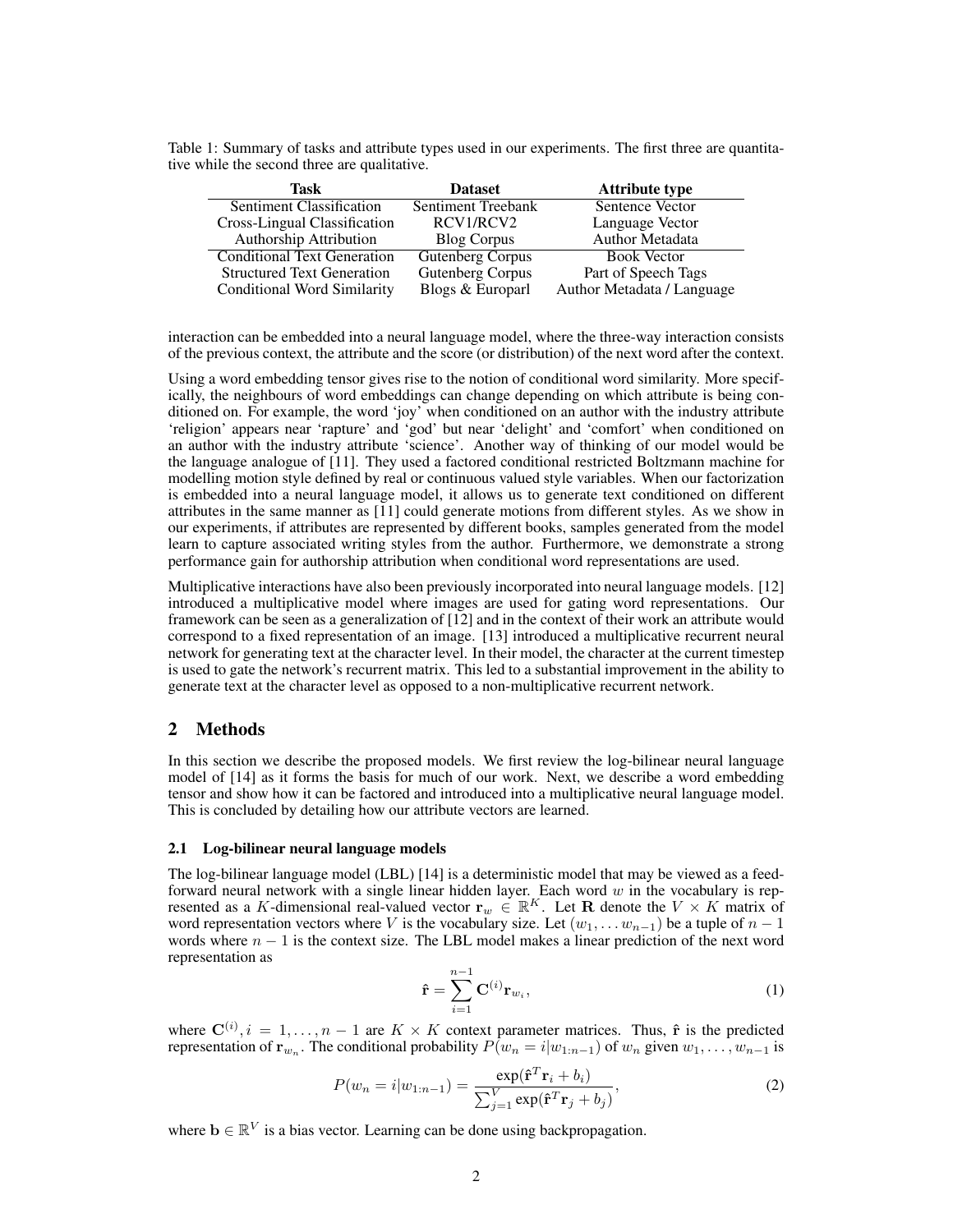

Figure 1: Three different formulations for predicting the next word in a neural language model. Left: A standard neural language model (NLM). Middle: The context and attribute vectors interact via a multiplicative interaction. Right: When words are unshared across attributes, a one-hot attribute vector gates the factors-to-vocabulary matrix.

#### 2.2 A word embedding tensor

Traditionally, word representation matrices are represented as a matrix  $\mathbf{R} \in \mathbb{R}^{V \times K}$ , such as in the case of the log-bilinear model. Throughout this work, we instead represent words as a tensor  $\mathcal{T} \in \mathbb{R}^{V \times K \times D}$  where D corresponds to the number of tensor slices. Given an attribute vector  $\mathbf{x} \in \mathbb{R}^D$ , we can compute attribute-gated word representations as  $\mathcal{T}^x = \sum_{i=1}^D x_i \mathcal{T}^{(i)}$  i.e. word representations with respect to x are computed as a linear combination of slices weighted by each component  $x_i$  of  $x$ .

It is often unnecessary to use a fully unfactored tensor. Following [15, 16], we re-represent  $\mathcal T$  in terms of three matrices  $W^{fk} \in \mathbb{R}^{F \times K}$ ,  $W^{fd} \in \mathbb{R}^{F \times D}$  and  $W^{fv} \in \mathbb{R}^{F \times V}$ , such that

$$
\mathcal{T}^x = (\mathbf{W}^{fv})^\top \cdot \text{diag}(\mathbf{W}^{fd}\mathbf{x}) \cdot \mathbf{W}^{fk},\tag{3}
$$

where diag( $\cdot$ ) denotes the matrix with its argument on the diagonal. These matrices are parametrized by a pre-chosen number of factors  $F$ .

#### 2.3 Multiplicative neural language models

We now show how to embed our word representation tensor  $\tau$  into the log-bilinear neural language model. Let  $\mathbf{E} = (\mathbf{W}^{fk})^{\top} \mathbf{W}^{fv}$  denote a 'folded'  $K \times V$  matrix of word embeddings. Given the context  $w_1, \ldots, w_{n-1}$ , the predicted next word representation  $\hat{\mathbf{r}}$  is given by

$$
\hat{\mathbf{r}} = \sum_{i=1}^{n-1} \mathbf{C}^{(i)} \mathbf{E}(:, w_i), \tag{4}
$$

where  $\mathbf{E}(:,w_i)$  denotes the column of  $\mathbf E$  for the word representation of  $w_i$  and  $\mathbf{C}^{(i)}, i=1,\ldots,n-1$ are  $K \times K$  context matrices. Given a predicted next word representation  $\hat{\mathbf{r}}$ , the factor outputs are

$$
\mathbf{f} = (\mathbf{W}^{fk}\hat{\mathbf{r}}) \bullet (\mathbf{W}^{fd}\mathbf{x}),\tag{5}
$$

where • is a component-wise product. The conditional probability  $P(w_n = i|w_{1:n-1}, \mathbf{x})$  of  $w_n$ given  $w_1, \ldots, w_{n-1}$  and x can be written as

$$
P(w_n = i | w_{1:n-1}, \mathbf{x}) = \frac{\exp((\mathbf{W}^{fv}(:,i))^{\top} \mathbf{f} + b_i)}{\sum_{j=1}^{V} \exp((\mathbf{W}^{fv}(:,j))^{\top} \mathbf{f} + b_j)}.
$$

Here,  $W^{fv}(:, i)$  denotes the column of  $W^{fv}$  corresponding to word i. In contrast to the log-bilinear model, the matrix of word representations  $\bf R$  from before is replaced with the factored tensor  $\bf{T}$ , as shown in Fig. 1.

#### 2.4 Unshared vocabularies across attributes

Our formulation for  $\tau$  assumes that word representations are shared across all attributes. In some cases, words may only be specific to certain attributes and not others. An example of this is crosslingual modelling, where it is necessary to have language specific vocabularies. As a running example, consider the case where each attribute corresponds to a language representation vector. Let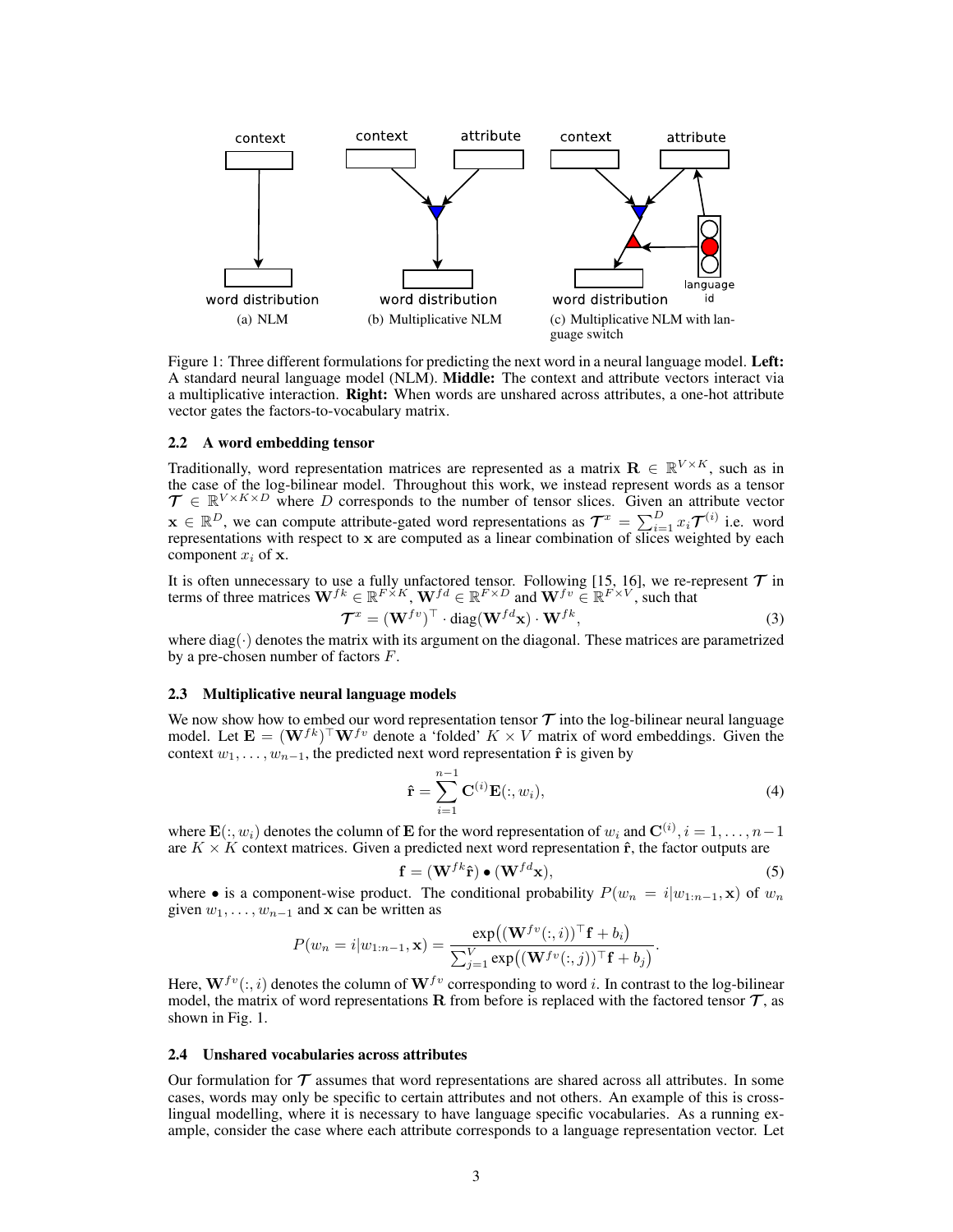Table 2: Samples generated from the model when conditioning on various attributes. For the last example, we condition on the average of the two vectors (symbol <#> corresponds to a number).

| <b>Attribute</b> | <b>Sample</b>                                                                                                                                                                                                                                                      |
|------------------|--------------------------------------------------------------------------------------------------------------------------------------------------------------------------------------------------------------------------------------------------------------------|
|                  | $\langle 12, 12 \rangle$ = $\langle 24, 32 \rangle$ for thus i enquired unto thee, saying, the lord had not come unto                                                                                                                                              |
| <b>Bible</b>     | him $\leq$ #> $\leq$ $\leq$ $\leq$ $\leq$ $\leq$ $\leq$ $\leq$ $\leq$ $\leq$ $\leq$ $\leq$ $\leq$ $\leq$ $\leq$ $\leq$ $\leq$ $\leq$ $\leq$ $\leq$ $\leq$ $\leq$ $\leq$ $\leq$ $\leq$ $\leq$ $\leq$ $\leq$ $\leq$ $\leq$ $\leq$ $\leq$ $\leq$ $\leq$ $\leq$ $\leq$ |
|                  | of the king on israel.                                                                                                                                                                                                                                             |
|                  | to tell vs pindarus : shortly pray, now hence, a word. comes hither, and                                                                                                                                                                                           |
| Caesar           | let vs exclaim once by him fear till loved against caesar . till you are now which                                                                                                                                                                                 |
|                  | have kept what proper deed there is an ant? for caesar not wise cassi                                                                                                                                                                                              |
|                  | let our spring tiger as with less; for tucking great fellowes at ghosts of broth.                                                                                                                                                                                  |
| $(Bible +$       | industrious time with golden glory employments $\langle 4 \rangle$ : $\langle 4 \rangle$ but are far in men                                                                                                                                                        |
| Caesar)          | soft from bones, assurt oo, set and blood of smelling, and there they cost,                                                                                                                                                                                        |
|                  | <i>i learned : love no guile his word downe the mystery of possession</i>                                                                                                                                                                                          |

x denote the attribute vector for language  $\ell$  and  $x'$  for language  $\ell'$  (e.g. English and French). We can then compute language-specific word representations  $\mathcal{T}^\ell$  by breaking up our decomposition into language dependent and independent components (see Fig. 1c):

$$
\mathcal{T}^{\ell} = (\mathbf{W}_{\ell}^{fv})^{\top} \cdot \text{diag}(\mathbf{W}^{fd}\mathbf{x}) \cdot \mathbf{W}^{fk},\tag{6}
$$

where  $(\mathbf{W}_{\ell}^{fv})^{\top}$  is a  $V_{\ell} \times F$  language specific matrix. The matrices  $\mathbf{W}^{fd}$  and  $\mathbf{W}^{fk}$  do not depend on the language or the vocabulary, whereas  $(\mathbf{W}_{\ell}^{fv})^{\top}$  is language specific. Moreover, since each language may have a different sized vocabulary, we use  $V_\ell$  to denote the vocabulary size of language  $\ell$ . Observe that this model has an interesting property in that it allows us to share statistical strength across word representations of different languages. In particular, we show in our experiments how we can improve cross-lingual classification performance between English and German when a large amount of parallel data exists between English and French and only a small amount of parallel data exists between English and German.

## 2.5 Learning attribute representations

We now discuss how to learn representation vectors x. Recall that when training neural language models, the word representations of  $w_1, \ldots, w_{n-1}$  are updated by backpropagating through the word embedding matrix. We can think of this as being a linear layer, where the input to this layer is a one-hot vector with the *i*-th position active for word  $w_i$ . Then multiplying this vector by the embedding matrix results in the word vector for  $w_i$ . Thus the columns of the word representations matrix consisting of words from  $w_1, \ldots, w_{n-1}$  will have non-zero gradients with respect to the loss. This allows us to consistently modify the word representations throughout training.

We construct attribute representations in a similar way. Suppose that L is an attribute lookup table, where  $\mathbf{x} = f(\mathbf{L}(:, x))$  and f is an optional non-linearity. We often use a rectifier non-linearity in order to keep x sparse and positive, which we found made training much more stable. Initially, the entries of  $L$  are generated randomly. During training, we treat  $L$  in the same way as the word embedding matrix. This way of learning language representations allows us to measure how 'similar' attributes are as opposed to using a one-hot encoding of attributes for which no such similarity could be computed.

In some cases, attributes that are available during training may not also be available at test time. An example of this is when attributes are used as sentence indicators for learning representations of sentences. To accommodate for this, we use an inference step similar to that proposed by [6]. That is, at test time all the network parameters are fixed and stochastic gradient descent is used for inferring the representation of an unseen attribute vector.

## 3 Experiments

In this section we describe our experimental evaluation and results. Throughout this section we refer to our model as Attribute Tensor Decomposition (ATD). All models are trained using stochastic gradient descent with an exponential learning rate decay and linear (per epoch) increase in momentum.

We first demonstrate initial qualitative results to get a sense of the tasks our model can perform. For these, we use the small project Gutenberg corpus which consists of 18 books, some of which have the same author. We first trained a multiplicative neural language model with a context size of 5,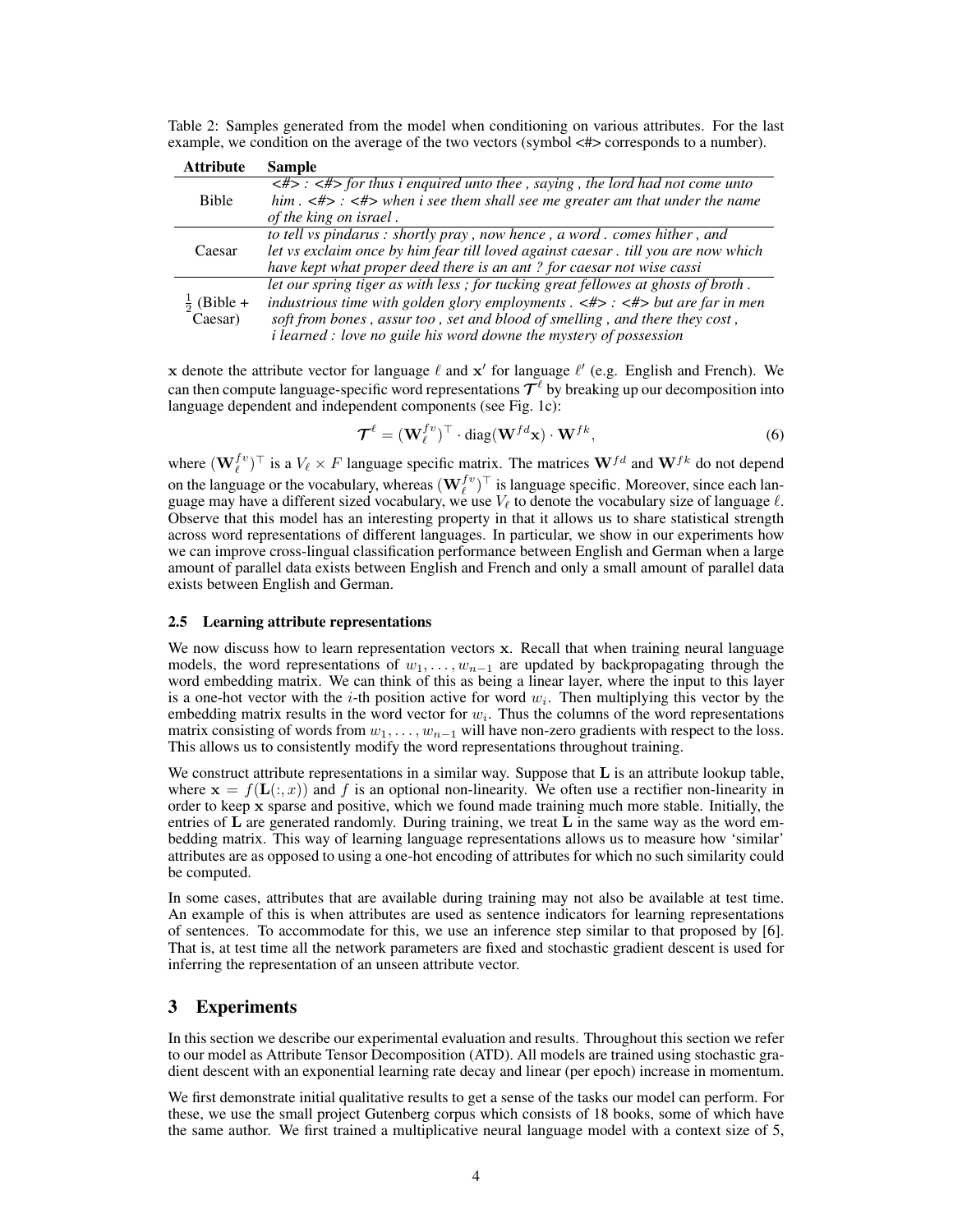Table 3: A modified version of the game Mad Libs. Given an initialization, the model is to generate the next 5 words according to the part-of-speech sequence (note that these are not hard constraints).

| [DT, NN, IN, DT, JJ]<br>the meaning of life is | [TO, VB, VBD, JJS, NNS]<br>my greatest accomplishment is | [PRP, NN, ',', JJ, NN]<br>i could not live without |
|------------------------------------------------|----------------------------------------------------------|----------------------------------------------------|
| the cure of the bad                            | to keep sold most wishes                                 | his regard, willing tenderness                     |
| the truth of the good                          | to make manned most magnificent                          | her french, serious friend                         |
| a penny for the fourth                         | to keep wounded best nations                             | her father, good voice                             |
| the globe of those modern                      | to be allowed best arguments                             | her heart, likely beauty                           |
| all man upon the same                          | to be mentioned most people                              | her sister, such character                         |

Table 4: Classification accuracies on various tasks. Left: Sentiment classification on the treebank dataset. Competing methods include the Neural Bag of words (NBoW) [5], Recursive Network (RNN) [17], Matrix-Vector Recursive Network (MV-RNN) [18], Recursive Tensor Network (RTNN) [3], Dynamic Convolutional Network (DCNN) [5] and Paragraph Vector (PV) [6]. Right: Cross-lingual classification on RCV2. Methods include statistical machine translation (SMT), I-Matrix [19], Bag-of-words autoencoders (BAE-\*) [20] and BiCVM, BiCVM+ [21]. The use of '+' on cross-lingual tasks indicate the use of a third language (French) for learning embeddings.

| <b>Method</b> | Fine-grained | <b>Positive / Negative</b> | Method       | $EN \rightarrow DE$ | $DE \rightarrow EN$ |
|---------------|--------------|----------------------------|--------------|---------------------|---------------------|
| <b>SVM</b>    | $40.7\%$     | 79.4%                      | <b>SMT</b>   | 68.1%               | 67.4%               |
| <b>BiNB</b>   | 41.9%        | 83.1%                      | I-Matrix     | 77.6%               | 71.1%               |
| <b>NBoW</b>   | $42.4\%$     | $80.5\%$                   | BAE-cr       | 78.2%               | 63.6%               |
| <b>RNN</b>    | 43.2%        | 82.4%                      | BAE-tree     | 80.2%               | 68.2%               |
| <b>MVRNN</b>  | 44.4%        | 82.9%                      | <b>BiCVM</b> | 83.7%               | 71.4%               |
| <b>RTNN</b>   | 45.7%        | 85.4%                      | $BiCVM+$     | 86.2%               | 76.9%               |
| <b>DCNN</b>   | $48.5\%$     | 86.8%                      | BAE-corr     | $91.8\%$            | 72.8%               |
| PV            | $48.7\%$     | $87.8\%$                   | <b>ATD</b>   | $80.8\%$            | $71.8\%$            |
| ATD           | 45.9%        | 83.3%                      | $ATD+$       | 83.4%               | 72.9%               |

where each attribute is represented as a book. This results in 18 learned attribute vectors, one for each book. After training, we can condition on a book vector and generate samples from the model. Table 2 illustrates some the generated samples. Our model learns to capture the 'style' associated with different books. Furthermore, by conditioning on the average of book representations, the model can generate reasonable samples that represent a hybrid of both attributes, even though such attribute combinations were not observed during training.

Next, we computed POS sequences from sentences that occur in the training corpus. We trained a multiplicative neural language model with a context size of 5 to predict the next word from its context, given knowledge of the POS tag for the next word. That is, we model  $P(w_n = i|w_{1:n-1}, \mathbf{x})$ where x denotes the POS tag for word  $w_n$ . After training, we gave the model an initial input and a POS sequence and proceeded to generate samples. Table 3 shows some results for this task. Interestingly, the model can generate rather funny and poetic completions to the initial context.

## 3.1 Sentiment classification

Our first quantitative experiments are performed on the sentiment treebank of [3]. A common challenge for sentiment classification tasks is that the global sentiment of a sentence need not correspond to local sentiments exhibited in sub-phrases of the sentence. To address this issue, [3] collected annotations from the movie reviews corpus of [22] of all subphrases extracted from a sentence parser. By incorporating local sentiment into their recursive architectures, [3] was able to obtain significant performance gains with recursive networks over bag of words baselines.

We follow the same experimental procedure proposed by [3] for which evaluation is reported on two tasks: fine-grained classification of categories {very negative, negative, neutral, positive, very positive } and binary classification {positive, negative }. We extracted all subphrases of sentences that occur in the training set and used these to train a multiplicative neural language model. Here, each attribute is represented as a sentence vector, as in [6]. In order to compute subphrases for unseen sentences, we apply an inference procedure similar to [6], where the weights of the network are frozen and gradient descent is used to infer representations for each unseen vector. We trained a logistic regression classifier using all training subphrases in the training set. At test time, we infer a representation for a new sentence which is used for making a review prediction. We used a context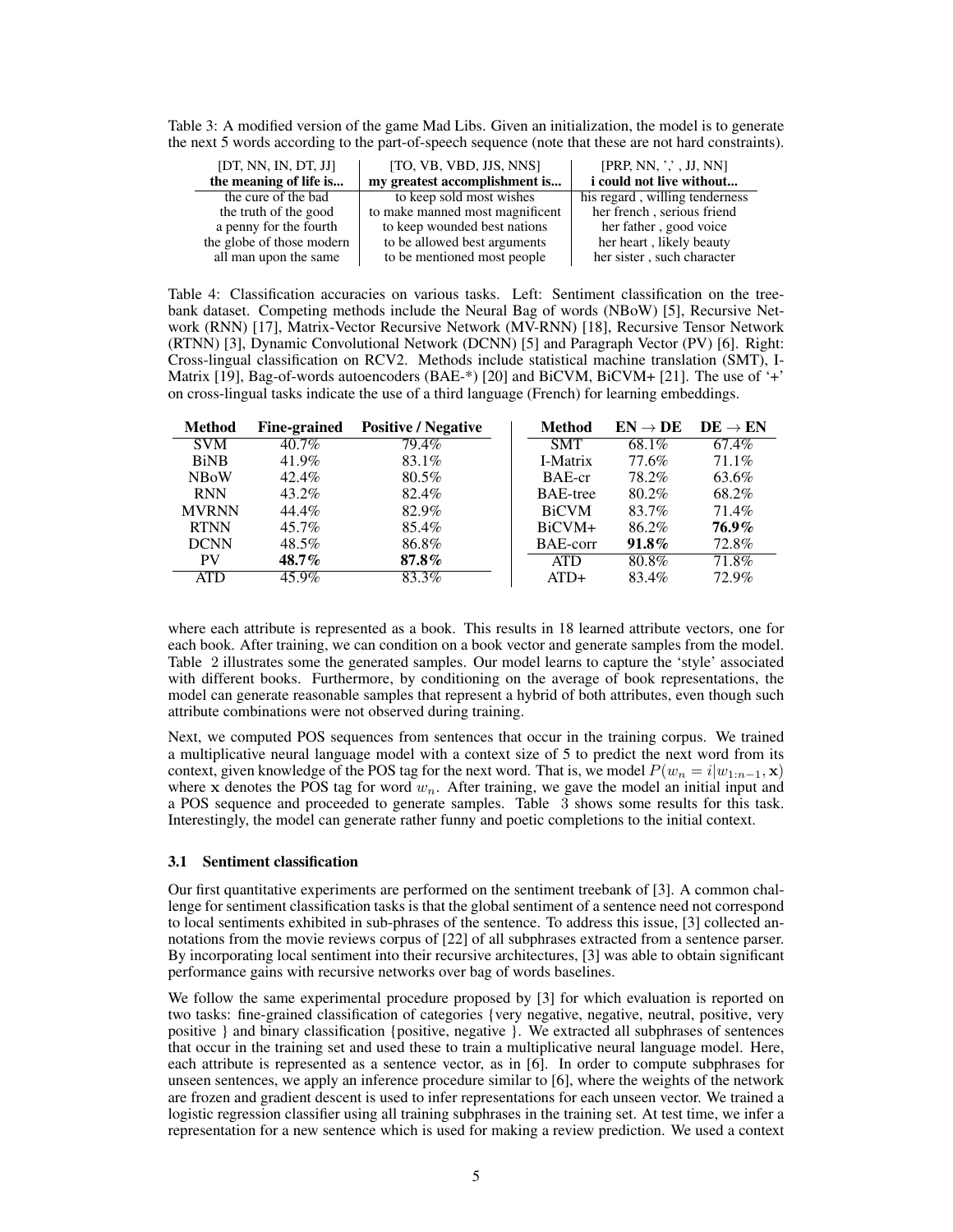size of 8, 100 dimensional word vectors initialized from [2] and 100 dimensional sentence vectors initialized by averaging vectors of words from the corresponding sentence.

Table 4, left panel, illustrates our results on this task in comparison to all other proposed approaches. Our results are on par with the highest performing recursive network on the fine-grained task and outperforms all bag-of-words baselines and recursive networks with the exception of the RTNN on the binary task. Our method is outperformed by the two recently proposed approaches of [5] (a convolutional network trained on sentences) and Paragraph Vector [6].

#### 3.2 Cross-lingual document classification

We follow the experimental procedure of [19], for which several existing baselines are available to compare our results. The experiment proceeds as follows. We first use the Europarl corpus [23] for inducing word representations across languages. Let S be a sentence with words w in language  $\ell$ and let x be the corresponding language vector. Let

$$
v_{\ell}(S) = \sum_{w \in S} \mathcal{T}^{\ell}(:, w) = \sum_{w \in S} (\mathbf{W}_{\ell}^{fv}(:, w))^{\top} \cdot \text{diag}(\mathbf{W}^{fd}\mathbf{x}) \cdot \mathbf{W}^{fk}
$$
(7)

denote the sentence representation of S, defined as the sum of language conditioned word representations for each  $w \in \hat{S}$ . Equivalently we define a sentence representation for the translation  $S'$  of  $S$ denoted as  $v_{\ell'}(S')$ . We then optimize the following ranking objective:

minimize 
$$
\sum_{S} \sum_{k} \max \left\{ 0, \alpha + ||v_{\ell}(S) - v_{\ell'}(S')||_2^2 - ||v_{\ell}(S) - v_{\ell'}(C_k)||_2^2 \right\} + \lambda ||\theta||_2^2
$$

subject to the constraints that each sentence vector has unit norm. Each  $C_k$  is a constrastive (nontranslation) sentence of S and  $\theta$  denotes all model parameters. This type of cross-language ranking loss was first used by [21] but without the norm constraint which we found significantly improved the stability of training. The Europarl corpus contains roughly 2 million parallel sentence pairs between English and German as well as English and French, for which we induce 40 dimensional word representations. Evaluation is then performed on English and German sections of the Reuters RCV1/RCV2 corpora. Note that these documents are not parallel. The Reuters dataset contains multiple labels for each document. Following [19], we only consider documents which have been assigned to one of the top 4 categories in the label hierarchy. These are CCAT (Corporate/Industrial), ECAT (Economics), GCAT (Government/Social) and MCAT (Markets). There are a total of 34,000 English documents and 42,753 German documents with vocabulary sizes of 43614 English words and 50,110 German words. We consider both training on English and evaluating on German and vice versa. To represent a document, we sum over the word representations of words in that document followed by a unit-ball projection. Following [19] we use an averaged perceptron classifier. Classification accuracy is then evaluated on a held-out test set in the other language. We used a monolingual validation set for tuning the margin  $\alpha$ , which was set to  $\alpha = 1$ . Five contrastive terms were used per example which were randomly assigned per epoch.

Table 4, right panel, shows our results compared to all proposed methods thus far. We are competitive with the current state-of-the-art approaches, being outperformed only by BiCVM+ [21] and BAE-corr [20] on EN  $\rightarrow$  DE. The BAE-corr method combines both a reconstruction term and a correlation regularizer to match sentences, while our method does not consider reconstruction. We also performed experimentation on a low resource task, where we assume the same conditions as above with the exception that we only use 10,000 parallel sentence pairs between English and German while still incorporating all English and French parallel sentences. For this task, we compare against a separation baseline, which is the same as our model but with no parameter sharing across languages (and thus resembles [21]). Here we achieve 74.7% and 69.7% accuracies ( $EN\rightarrow DE$  and DE→EN) while the separation baseline obtains 63.8% and 67.1%. This indicates that parameter sharing across languages can be useful when only a small amount of parallel data is available. Figure 2 further shows t-SNE embeddings of English-German word pairs.

Another interesting consideration is whether or not the learned language vectors can capture any interesting properties of various languages. To look into this, we trained a multiplicative neural language model simultaneously on 5 languages: English, French, German, Czech and Slovak. To our knowledge, this is the most languages word representations have been jointly learned on. We

<sup>&</sup>lt;sup>1</sup>We note that Germany and Deutschland are nearest neighbours in the original space.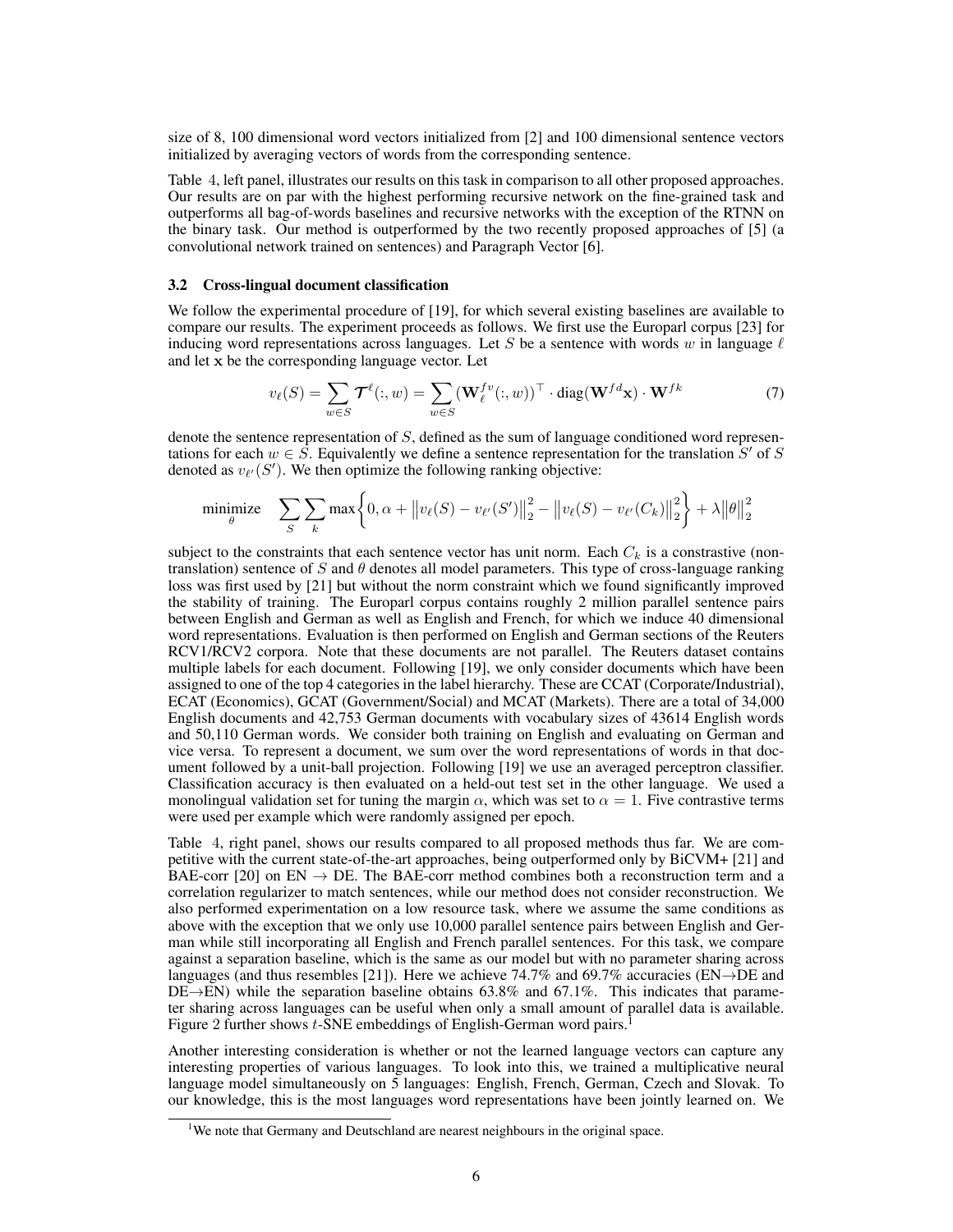

Figure 2: t-SNE embeddings of English-German word pairs learned from Europarl.



Figure 3: Results on the Blog classification corpus. For the middle and right plots, each pair of same coloured bars corresponds to the non-inclusion or inclusion of inferred attribute vectors, respectively.

computed a correlation matrix from the language vectors, illustrated in Fig. 3a. Interestingly, we observe high correlation between Czech and Slovak representations, indicating that the model may have learned some notion of lexical similarity. That being said, additional experimentation for future work is necessary to better understand the similarities exhibited through language vectors.

## 3.3 Blog authorship attribution

For our final task, we use the Blog corpus of [24] which contains 681,288 blog posts from 19,320 authors. For our experiments, we break the corpus into two separate datasets: one containing the 1000 most prolific authors (most blog posts) and the other containing all the rest. Each author comes with an attribute tag corresponding to a tuple (age, gender, industry) indicating the age range of the author (10s, 20s or 30s), whether the author is male or female, and what industry the author works in. Note that industry does not necessary correspond to the topic of blog posts. We use the dataset of non-prolific authors to train a multiplicative language model conditioned on an attribute tuple of which there are 234 unique tuples in total. We used 100 dimensional word vectors initialized from [2], 100 dimensional attribute vectors with random initialization and a context size of 5. A 1000-way classification task is then performed on the prolific author subset and evaluation is done using 10-fold cross-validation. Our initial experimentation with baselines found that tf-idf performs well on this dataset (45.9% accuracy). Thus, we consider how much we can improve on the tf-idf baseline by augmenting word and attribute features.

For the first experiment, we determine the effect conditional word embeddings have on classification performance, assuming attributes are available at test time. For this, we compute two embedding matrices from a trained ATD model, one without and with attribute knowledge:

unconditioned ATP : 
$$
(\mathbf{W}^{fv})^{\top} \mathbf{W}^{fk}
$$
 (8)

$$
\text{conditioned ATP}: \qquad (\mathbf{W}^{fv})^{\top} \cdot \text{diag}(\mathbf{W}^{fd}\mathbf{x}) \cdot \mathbf{W}^{fk}. \tag{9}
$$

We represent a blog post as the sum of word vectors projected to unit norm and augment these with tf-idf features. As an additional baseline we include a log-bilinear language model  $[14]$ . <sup>2</sup> Figure 3b illustrates the results from which we observe that conditioned word embeddings are significantly more discriminative over word embeddings computed without knowledge of attribute vectors.

 $2$ The log-bilinear model has no concept of attributes.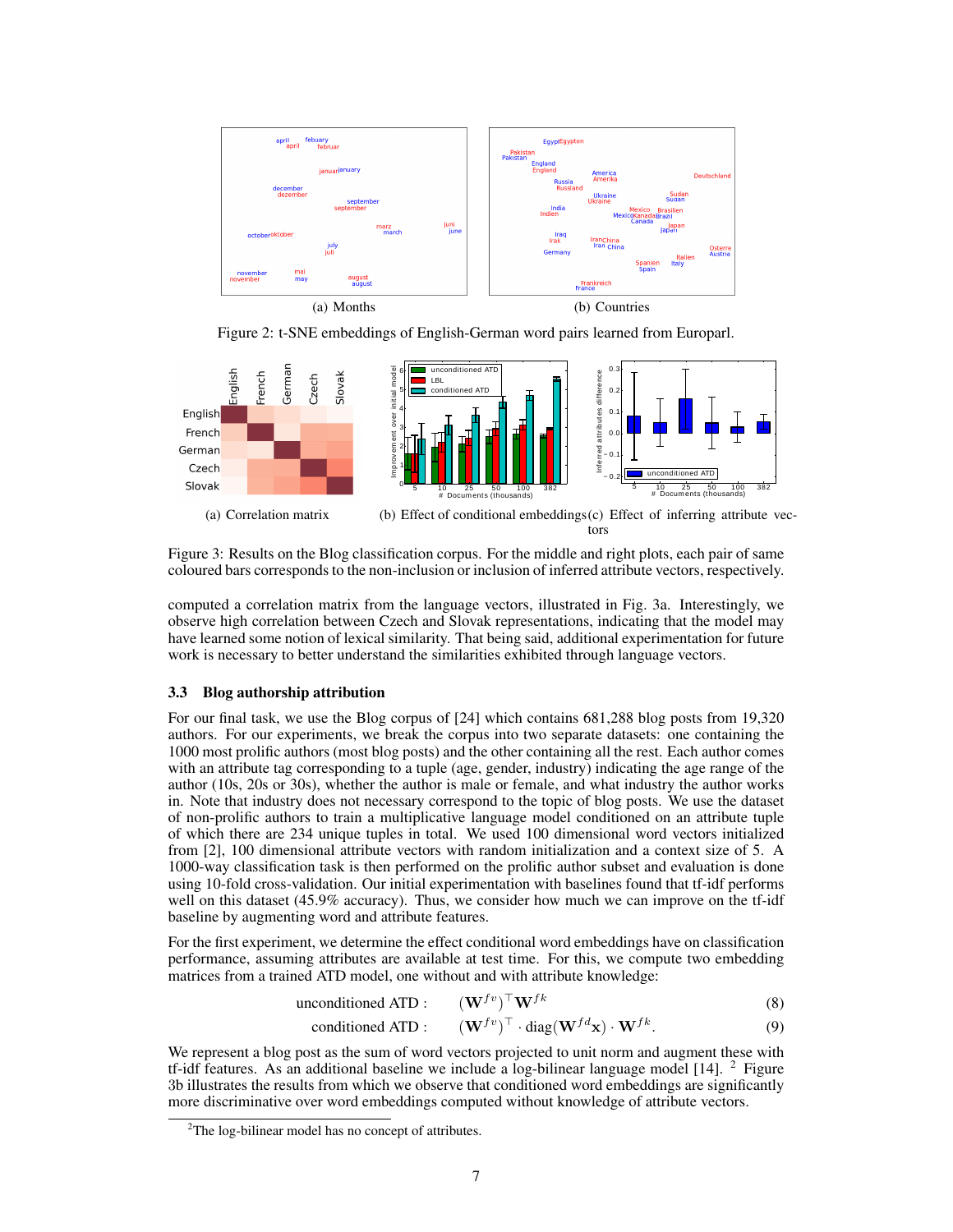| Query, A, B     | <b>Common</b> | Unique to A | Unique to B | <b>English</b>   | French               | German        |
|-----------------|---------------|-------------|-------------|------------------|----------------------|---------------|
| school          | work          | choir       | therapy     | january          | janvier              | januar        |
| $f/10$ /student | church        | prom        | tech        | <sub>1</sub> une | decembre             | dezember      |
| $m/20$ /tech    | college       | skool       | job         | october          | $1$ u <sub>1</sub> n | $1$ uni       |
| journal         | diary         | project     | zine        | market           | marche               | markt         |
| $f/10$ /student | blog          | book        | app         | markets          | marches              | binnenmarktes |
| m/30/adv.       | webpage       | yearbook    | referral    | internal         | interne              | marktes       |
| create          | build         | provide     | compile     | war              | guerre               | krieg         |
| f/30/arts       | develop       | acquire     | follow      | weapons          | terrorisme           | globale       |
| f/30/internet   | maintain      | generate    | analyse     | global           | mondaile             | krieges       |
| 10 <sub>y</sub> | happiness     | rapture     | delight     | said             | dit                  | sagte         |
| m/30/religion   | sadness       | god         | comfort     | stated           | disait               | gesagt        |
| m/20/science    | pain          | heartbreak  | soul        | told             | declare              | sagten        |
| cool            | nice          | beautiful   | sexy        | two              | deux                 | zwei          |
| m/10/student    | funny         | amazing     | hott        | two-thirds       | deuxieme             | beiden        |
| $f/10$ /student | awesome       | neat        | lame        | both             | seconde              | zweier        |

Table 5: Results from a conditional word similarity task using Blog attributes and language vectors.

For the second experiment, we determine the effect of inferring attribute vectors at test time if they are not assumed to be available. To do this, we train a logistic regression classifier within each fold for predicting attributes. We compute an inferred vector by averaging each of the attribute vectors weighted by the log-probabilities of the classifier. In Fig. 3c we plot the difference in performance when an inferred vector is augmented vs. when it is not. These results show consistent, albeit small improvement gains when attribute vectors are inferred at test time.

To get a better sense of the attribute features learned from the model, the supplementary material contains a t-SNE embedding of the learned attribute vectors. Interestingly, the model learns features which largely isolate the vectors of all teenage bloggers independent of gender and topic.

## 3.4 Conditional word similarity

One of the key properties of our tensor formulation is the notion of conditional word similarity, namely how neighbours of word representations change depending on the attributes that are conditioned on. In order to explore the effects of this, we performed two qualitative comparisons: one using blog attribute vectors and the other with language vectors. These results are illustrated in Table 5. For the first comparison on the left, we chose two attributes from the blog corpus and a query word. We identify each of these attribute pairs as A and B. Next, we computed a ranked list of the nearest neighbours (by cosine similarity) of words conditioned on each attribute and identified the top 15 words in each. Out of these 15 words, we display the top 3 words which are common to both ranked lists, as well as 3 words that are unique to a specific attribute. Our results illustrate that the model can capture distinctive notions of word similarities depending on which attributes are being conditioned. On the right of Table 5, we chose a query word in English (italicized) and computed the nearest neighbours when conditioned on each language vector. This results in neighbours that are either direct translations of the query word or words that are semantically similar. The supplementary material includes additional examples with nearest neighbours of collocations.

# 4 Conclusion

There are several future directions from which this work can be extended. One application area of interest is in learning representations of authors from papers they choose to review as a way of improving automating reviewer-paper matching [25]. Since authors contribute to different research topics, it might be more useful to instead consider a mixture of attribute vectors that can allow for distinctive representations of the same author across research areas. Another interesting application is learning representations of graphs. Recently, [26] proposed an approach for learning embeddings of nodes in social networks. Introducing network indicator vectors could allow us to potentially learn representations of full graphs. Finally, it would be interesting to train a multiplicative neural language model simultaneously across dozens of languages.

## Acknowledgments

We would also like to thank the anonymous reviewers for their valuable comments and suggestions. This work was supported by NSERC, Google, Samsung, and ONR Grant N00014-14-1-0232.